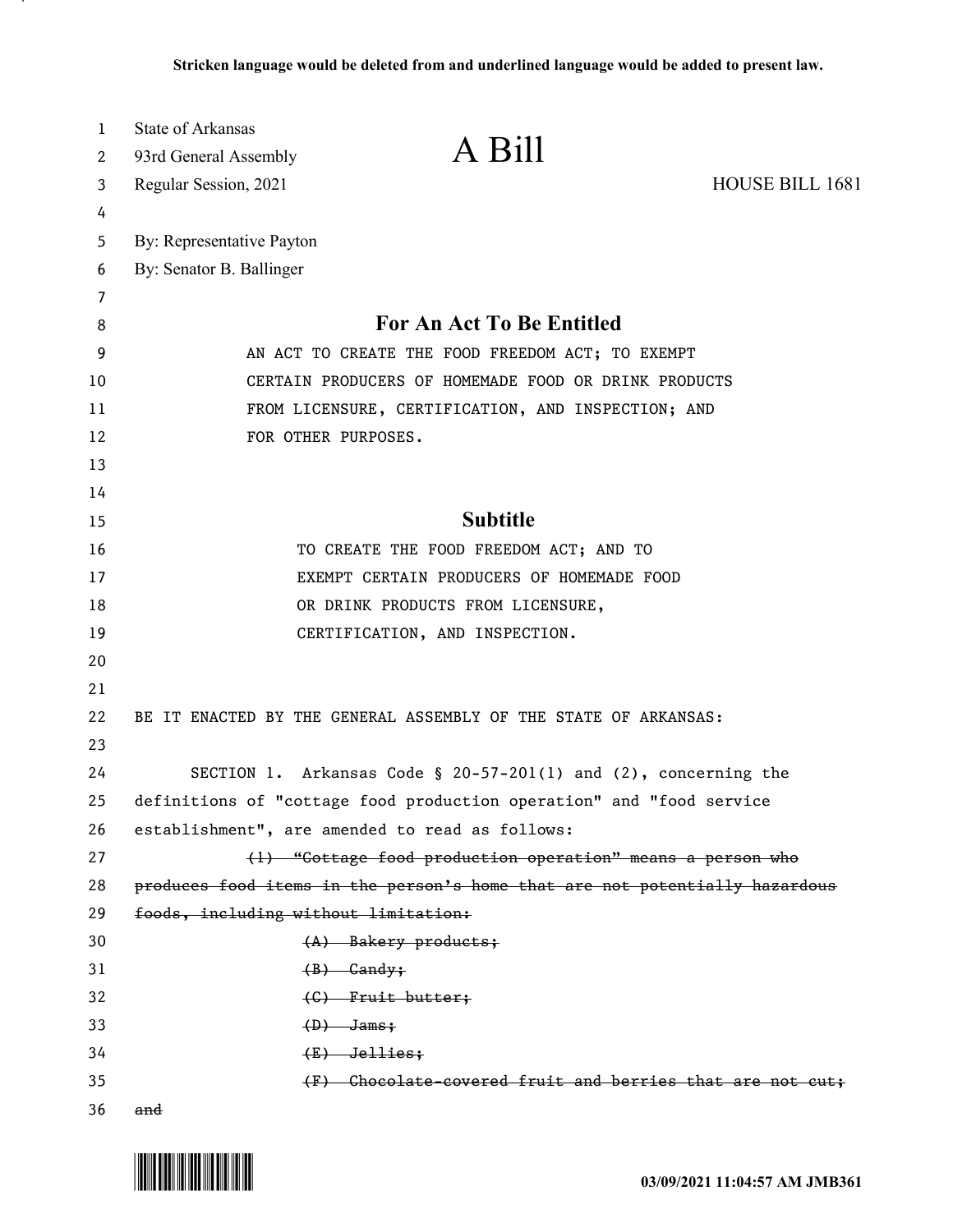(G) Similar products specified in rules adopted by the 2 Department of Health; 3 (2)(A)(i)(A)(i) "Food service establishment" means any place where food is prepared, processed, stored, or intended for use or consumption by the public regardless of whether there is a charge for the food. (ii) "Food service establishment" includes wholesale and retail food stores, convenience stores, food markets, delicatessens, restaurants, food processing or manufacturing plants, bottling and canning plants, wholesale and retail block and prepackaged ice manufacturing plants, food caterers, and food warehouses. (iii) "Food service establishment" does not include supply vehicles or locations of vending machines. (B) The following are also exempt: (i) Group homes routinely serving ten (10) or fewer persons; (ii) Daycare centers routinely serving ten (10) or fewer persons; (iii) Potluck suppers, community picnics, or other group gatherings where food is served but not sold; (iv) A person at a farmers' market that offers for sale only one (1) or more of the following: (a) Fresh unprocessed fruits or vegetables; (b) Maple syrup, sorghum, or honey that is 24 produced by a maple syrup or sorghum producer or beekeeper;  $\Theta$  (c) Commercially prepackaged food that is not 26 potentially hazardous, on the condition that the food is contained in displays, the total space of which equals less than one hundred cubic feet (100 cu. ft.) on the premises where the person conducts business at the 29 farmers' market; or (d) Homemade food or drink products under the Food Freedom Act, § 20-57-501 et seq.; (v) A person who offers for sale at a roadside stand only fresh fruits and fresh vegetables that are unprocessed or a homemade food or drink product under the Food Freedom Act, § 20-57-501 et seq.; (vi)(a) A cottage food production operation, on the condition that the operation offers its products directly to the consumer:

HB1681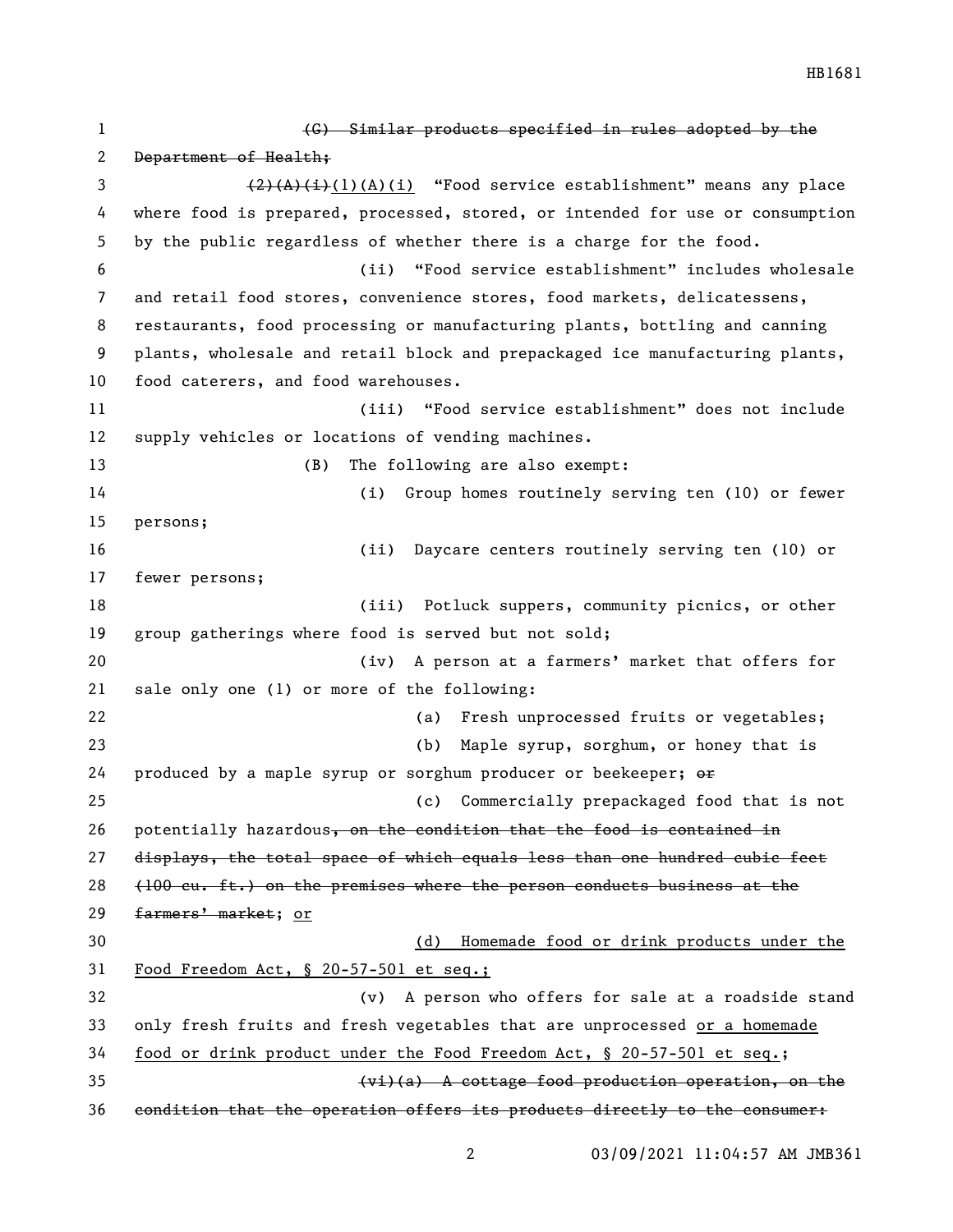| 1  | $(1)$ From the site where the products are                                    |
|----|-------------------------------------------------------------------------------|
| 2  | produced;                                                                     |
| 3  | (2) At a physical or online farmers'                                          |
| 4  | market;                                                                       |
| 5  | $(3)$ At a county fair;                                                       |
| 6  | $(4)$ At a special event; or                                                  |
| 7  | $(5)(A)$ At a pop-up shop within another                                      |
| 8  | established business.                                                         |
| 9  | (B) As used in this subdivision                                               |
| 10 | $(2)(B)(vi)(a)$ , "pop-up shop" means a cottage food production operation     |
| 11 | selling items in an unaffiliated established business for a limited time      |
| 12 | period with the consent of the owner of the unaffiliated established business |
| 13 | and the owner or employee of the cottage food production operation being      |
| 14 | present at the point of sale.                                                 |
| 15 | (b)(1) Upon request, each product offered                                     |
| 16 | under subdivision $(2)(B)(vi)(a)$ of this section shall be made available to  |
| 17 | the department for sampling.                                                  |
| 18 | (2) Each product shall be clearly                                             |
| 19 | labeled and shall make no nutritional claims.                                 |
| 20 | (3) The label required under subdivision                                      |
| 21 | $(2)(B)(vi)(b)(2)$ of this section shall include the following:               |
| 22 | $(A)$ The name and address of the                                             |
| 23 | $busines$                                                                     |
| 24 | $(B)$ The name of the product;                                                |
| 25 | $(6)$ The ingredients in the                                                  |
| 26 | product; and                                                                  |
| 27 | $(D)$ The following statement in $10-$                                        |
| 28 | point type: "This Product is Home-Produced";                                  |
| 29 | (vii) A maple syrup and sorghum processor and                                 |
| 30 | beekeeper if the processor or beekeeper offers only maple syrup, sorghum, or  |
| 31 | honey directly to the consumer from the site where those products are         |
| 32 | processed or homemade food or drink products under the Food Freedom Act, §    |
| 33 | $20 - 57 - 501$ et seq., or both;                                             |
| 34 | (viii) A person who offers for sale only one                                  |
| 35 | (1) or more of the following foods at a festival or celebration, on the       |
| 36 | condition that the festival or celebration is organized by a political        |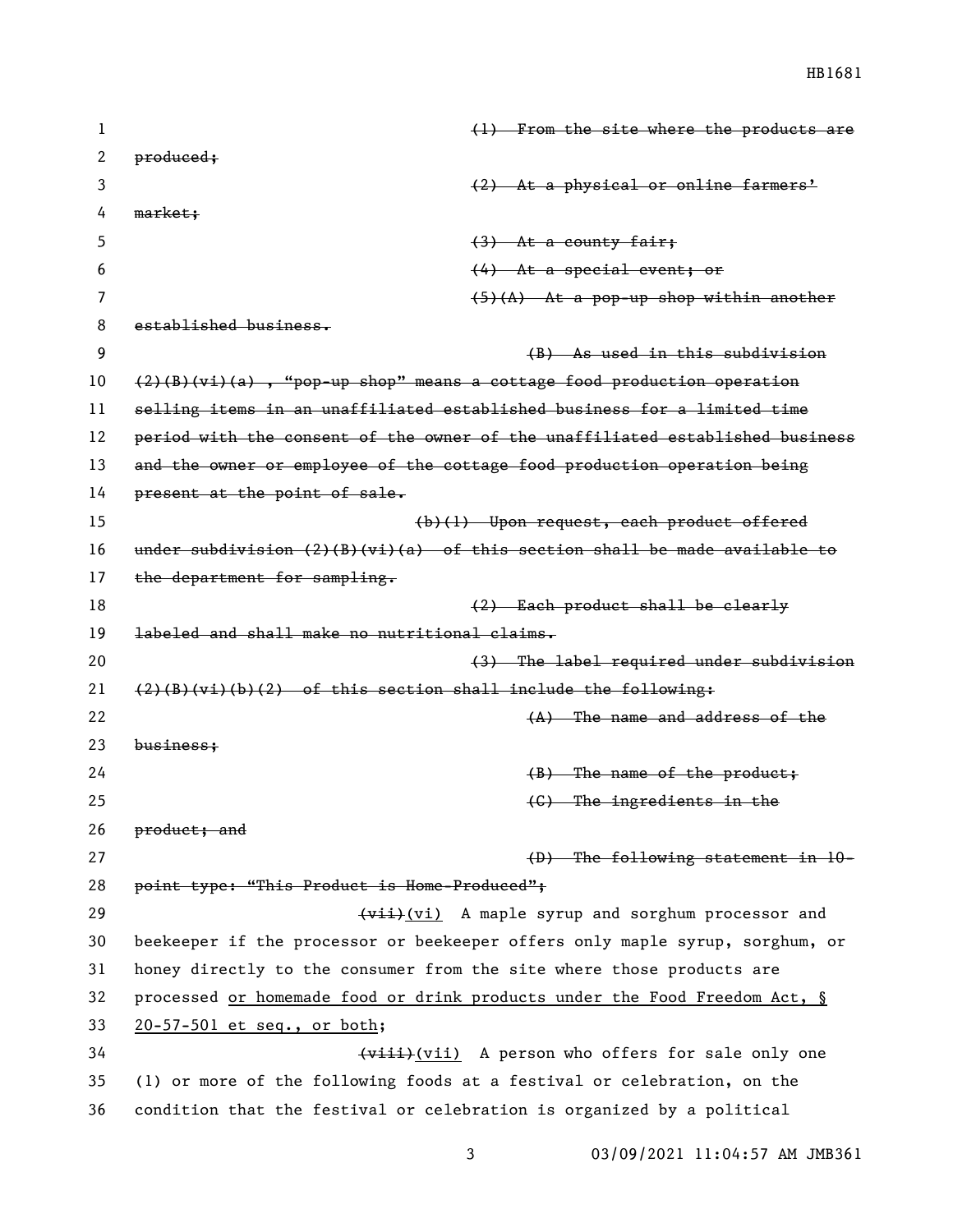subdivision of the state and lasts for a period not longer than seven (7) consecutive days: (a) Fresh unprocessed fruits or vegetables; (b) Maple syrup, sorghum, or honey if produced 5 by a maple syrup or sorghum processor or beekeeper;  $\Theta$  (c) Commercially prepackaged food that is not 7 potentially hazardous, on the condition that the food is contained in 8 displays, the total space of which equals less than one hundred cubic feet  $(100 \text{ cu. ft.})$ ; or (d) Homemade food or drink products under the Food Freedom Act, § 20-57-501 et seq.; 12 (ix)(viii) A farm market that offers for sale at the farm market only one (1) or more of the following: (a) Fresh unprocessed fruits or vegetables; (b) Maple syrup, sorghum, or honey that is 16 produced by a maple syrup or sorghum producer or beekeeper;  $\Theta$ r (c) Commercially prepackaged food that is not 18 potentially hazardous, on the condition that the food is contained in displays, the total space of which equals less than one hundred cubic feet  $(100 \text{ cu. ft.})$  on the premises where the person conducts business at the farm 21 market; or (d) Homemade food or drink products under the Food Freedom Act, § 20-57-501 et seq.;  $\left(\frac{1}{x}\right)(ix)$  An establishment that offers only prepackaged foods that are not potentially hazardous as defined by the State 26 Board of Health; and  $\frac{f(x+1)}{x}$  Ice vending machines or kiosks where ice is dispensed in the open air and that are totally self-contained; and (xi) A producer or informed end consumer engaged in transactions under the Food Freedom Act, § 20-57-501 et seq.; and SECTION 2. Arkansas Code § 20-57-209 is repealed. 20-57-209. Pop-up shop inspections and restrictions. (a) The Department of Health may inspect a cottage food production operation that operates as a pop-up shop as defined in § 20-57-  $36 \quad 201(2)(B)(vi)(a)(5)$  within another established business.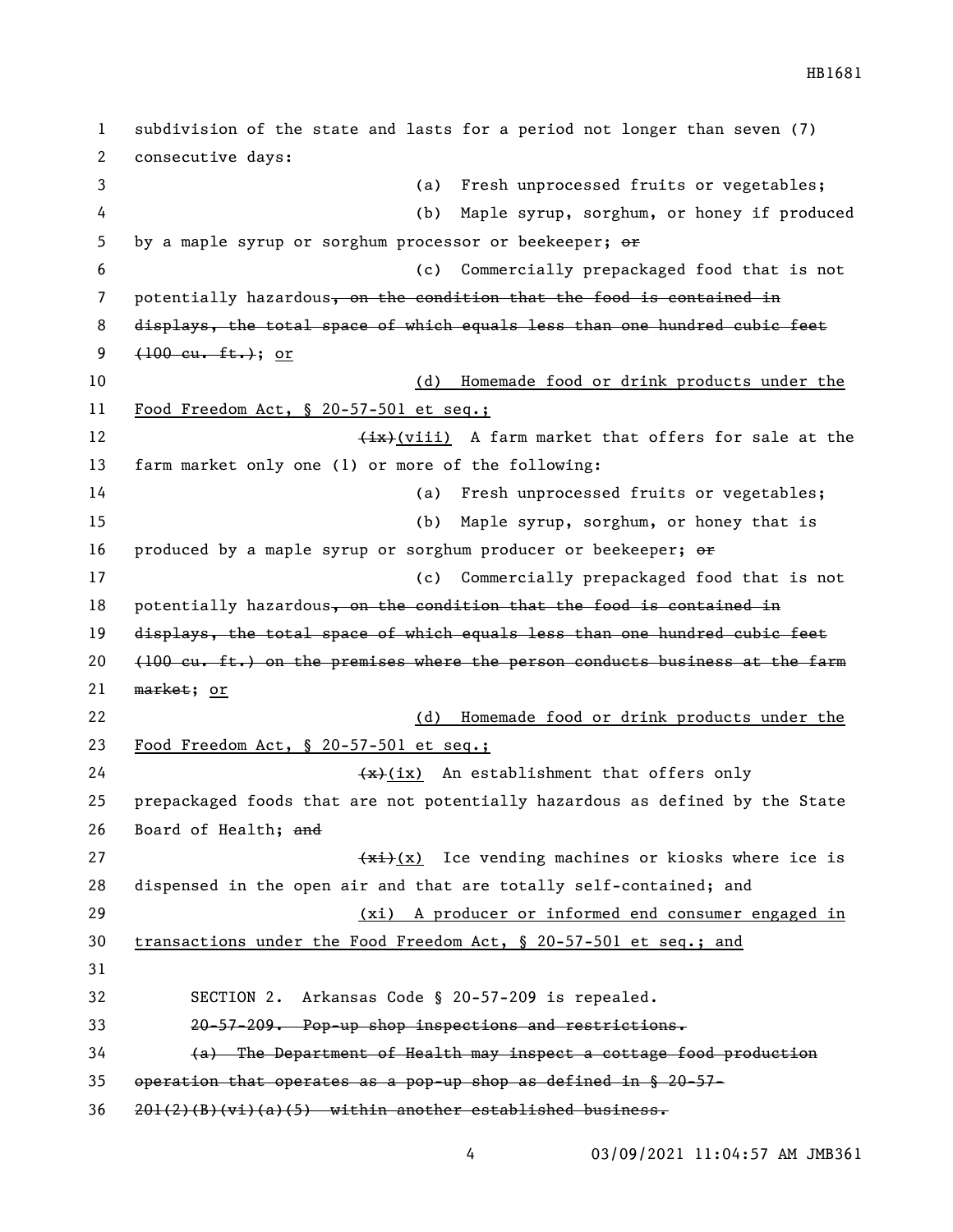| 1  | $(b)$ A cottage food production operation that operates as a pop-up shop     |
|----|------------------------------------------------------------------------------|
| 2  | shall not sell or offer for sale foods at wholesale distribution.            |
| 3  |                                                                              |
| 4  | SECTION 3. Arkansas Code Title 20, Chapter 57, is amended to add an          |
| 5  | additional subchapter to read as follows:                                    |
| 6  | Subchapter 5 - Food Freedom Act                                              |
| 7  |                                                                              |
| 8  | 20-57-501. Title.                                                            |
| 9  | This subchapter shall be known and may be cited as the "Food Freedom         |
| 10 | $Act$ ".                                                                     |
| 11 |                                                                              |
| 12 | 20-57-502. Purpose.                                                          |
| 13 | The purpose of this subchapter is to allow for a producer's production       |
| 14 | and sale of homemade food or drink products for an informed end consumer and |
| 15 | to encourage the expansion of agricultural sales at farmers' markets,        |
| 16 | ranches, farms, and producers' homes or offices by:                          |
| 17 | Facilitating the purchase and consumption of fresh and local<br>(1)          |
| 18 | agricultural products;                                                       |
| 19 | Enhancing the agricultural economy; and<br>(2)                               |
| 20 | (3) Providing citizens of Arkansas with unimpeded access to                  |
| 21 | healthy food and drink products from known sources.                          |
| 22 |                                                                              |
| 23 | 20-57-503. Definitions.                                                      |
| 24 | As used in this subchapter:                                                  |
| 25 | (1) "Animal share" means an ownership interest in an animal or               |
| 26 | herd of animals created by a written contract between an informed end        |
| 27 | consumer and a farmer or rancher that includes:                              |
| 28 | (A) A bill of sale to the informed end consumer for an                       |
| 29 | ownership interest in the animal or herd; and                                |
| 30 | A boarding provision under which the informed end<br>(B)                     |
| 31 | consumer:                                                                    |
| 32 | Boards the animal or herd with the farmer or<br>(i)                          |
| 33 | rancher for care and processing; and                                         |
| 34 | Is entitled to receive a share of meat from the<br>(ii)                      |
| 35 | animal or herd;                                                              |
| 36 | "Delivery" means the transfer of a homemade food or drink<br>$(2)$ (A)       |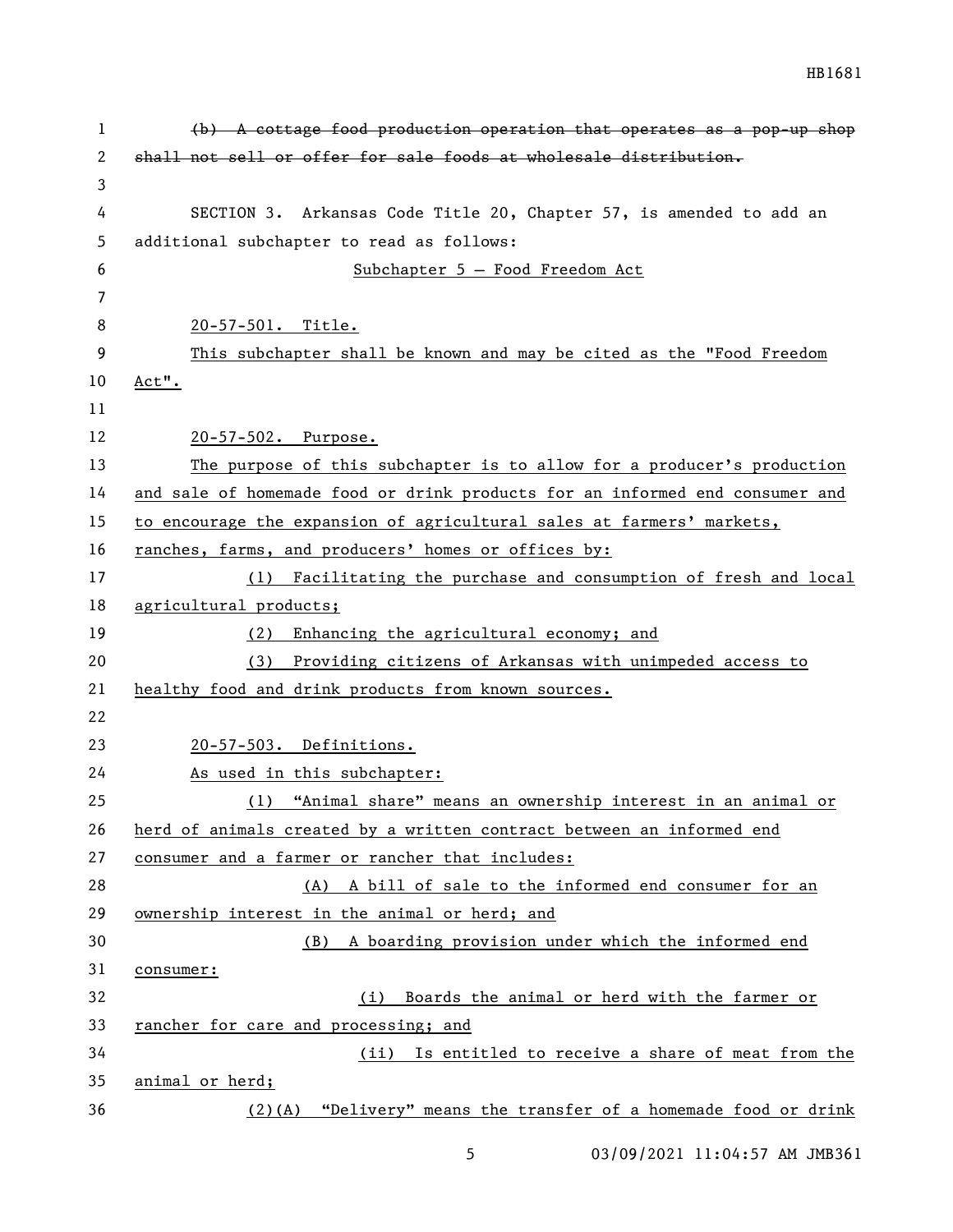| 1                        | product resulting from a transaction between a producer and an informed end   |
|--------------------------|-------------------------------------------------------------------------------|
| 2                        | consumer.                                                                     |
| 3                        | (B) "Delivery" includes the transfer of a homemade food or                    |
| 4                        | drink product to an informed end consumer by the producer or producer's       |
| 5                        | designated agent at a farm, ranch, farmers' market, home, office, or any      |
| 6                        | location permitted under this subchapter or agreed to between the producer    |
| $\overline{\phantom{a}}$ | and the informed end consumer;                                                |
| 8                        | (3) "Farmers' market" means a common facility or area where                   |
| 9                        | several vendors may gather on a regular, recurring basis to sell a variety of |
| 10                       | fresh fruits and vegetables, locally grown farm products, and other items     |
| 11                       | permitted under this subchapter directly to consumers;                        |
| 12                       | "Homemade food or drink product" means a food or drink<br>(4)                 |
| 13                       | product that is processed at the private residence of the producer, including |
| 14                       | a farm or ranch where the producer resides, and that is exempt from state     |
| 15                       | licensure, inspection, certification, and packaging and labeling              |
| 16                       | requirements;                                                                 |
| 17                       | "Informed end consumer" means a person who:<br>(5)                            |
| 18                       | (A) Is the last person to purchase any homemade food or                       |
| 19                       | drink product;                                                                |
| 20                       | Does not resell the homemade food or drink product;<br>(B)                    |
| 21                       | and                                                                           |
| 22                       | Has been informed that the homemade food or drink<br>(C)                      |
| 23                       | product:                                                                      |
| 24                       | (i) Is not regulated, inspected, certified, or                                |
| 25                       | subject to state packaging or labeling requirements; and                      |
| 26                       | (ii) Has not been processed in a facility that is                             |
| 27                       | subject to state licensing, permitting, inspection, or regulation;            |
| 28                       | (6) "Not potentially hazardous" means food that does not require              |
| 29                       | time or temperature control for safety to limit the rapid and progressive     |
| 30                       | growth of infectious or toxigenic microorganisms;                             |
| 31                       | (7)(A) "Potentially hazardous" means food that requires time or               |
| 32                       | temperature control due to the form of the food which is capable of           |
| 33                       | supporting rapid and progressive growth of infectious or toxigenic            |
| 34                       | microorganisms, including clostridium botulinum and salmonella enteritis.     |
| 35                       | (B) "Potentially hazardous" includes:                                         |
| 36                       | (i) An animal food that is raw or heat treated;                               |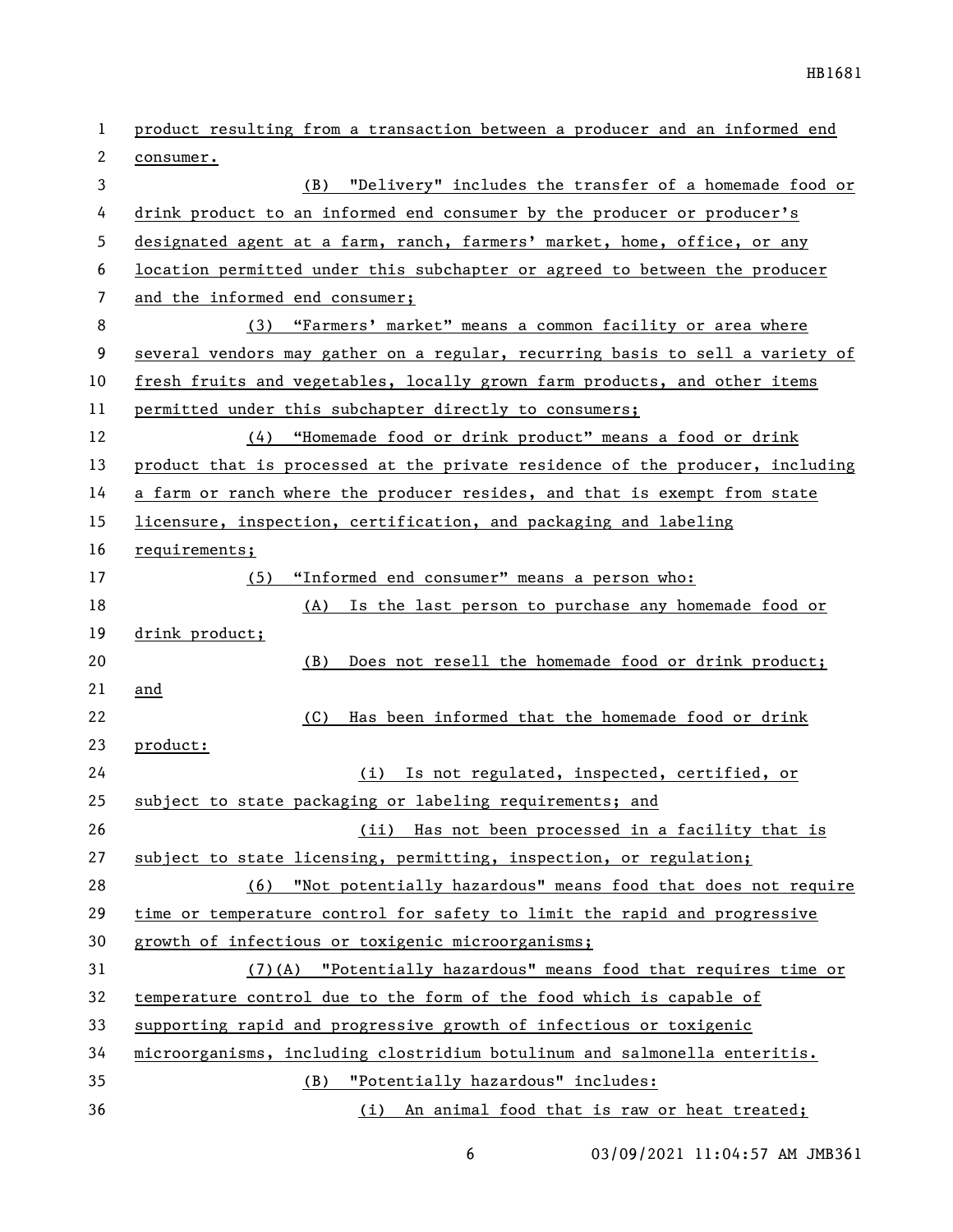| $\mathbf{1}$ | (ii) A food of plant origin that is heat treated or                           |
|--------------|-------------------------------------------------------------------------------|
| 2            | consists of raw seed sprouts;                                                 |
| 3            | (iii) Cut melons;                                                             |
| 4            | $(iv)$ Eggs;                                                                  |
| 5            | Meat;<br>(v)                                                                  |
| 6            | Poultry;<br>(vi)                                                              |
| 7            | (vii) Fish; and                                                               |
| 8            | (viii) Dairy foods;                                                           |
| 9            | "Process" means operations a producer performs in the<br>(8)                  |
| 10           | preparing, producing, or processing of the producer's homemade food or drink  |
| 11           | products and includes cooking, baking, drying, mixing, cutting, fermenting,   |
| 12           | preserving, dehydrating, growing, and raising;                                |
| 13           | (9) "Producer" means a person who processes homemade food or                  |
| 14           | drink products on the person's private residence; and                         |
| 15           | (10) "Transaction" means the exchange of buying and selling in                |
| 16           | person, by telephone or online, and the delivery of the homemade food or      |
| 17           | drink product.                                                                |
| 18           |                                                                               |
| 19           | 20-57-504. Food freedom.                                                      |
| 20           | (a) Unless otherwise provided in this section, homemade food or drink         |
| 21           | products produced and sold in compliance with this subchapter are exempt from |
| 22           | state licensure, certification, inspection, and packaging and labeling        |
| 23           | requirements.                                                                 |
| 24           | (b) A transaction under this subchapter shall:                                |
| 25           | $(1)(A)$ Be directly between the seller and the informed end                  |
| 26           | consumer.                                                                     |
| 27           | The seller of not potentially hazardous homemade food<br>(B)                  |
| 28           | or drink product may be the producer of the homemade food or drink product,   |
| 29           | an agent of the producer, or a third-party vendor, including a retail shop or |
| 30           | grocery store.                                                                |
| 31           | The seller of potentially hazardous homemade food or<br>(C)                   |
| 32           | drink product shall be the producer of the homemade food or drink product;    |
| 33           | Occur only in Arkansas, except that the seller in a<br>(2)                    |
| 34           | transaction involving not potentially hazardous homemade food or drink        |
| 35           | product may sell the homemade food or drink product to an informed end        |
| 36           | consumer in another state if the seller complies with all applicable federal  |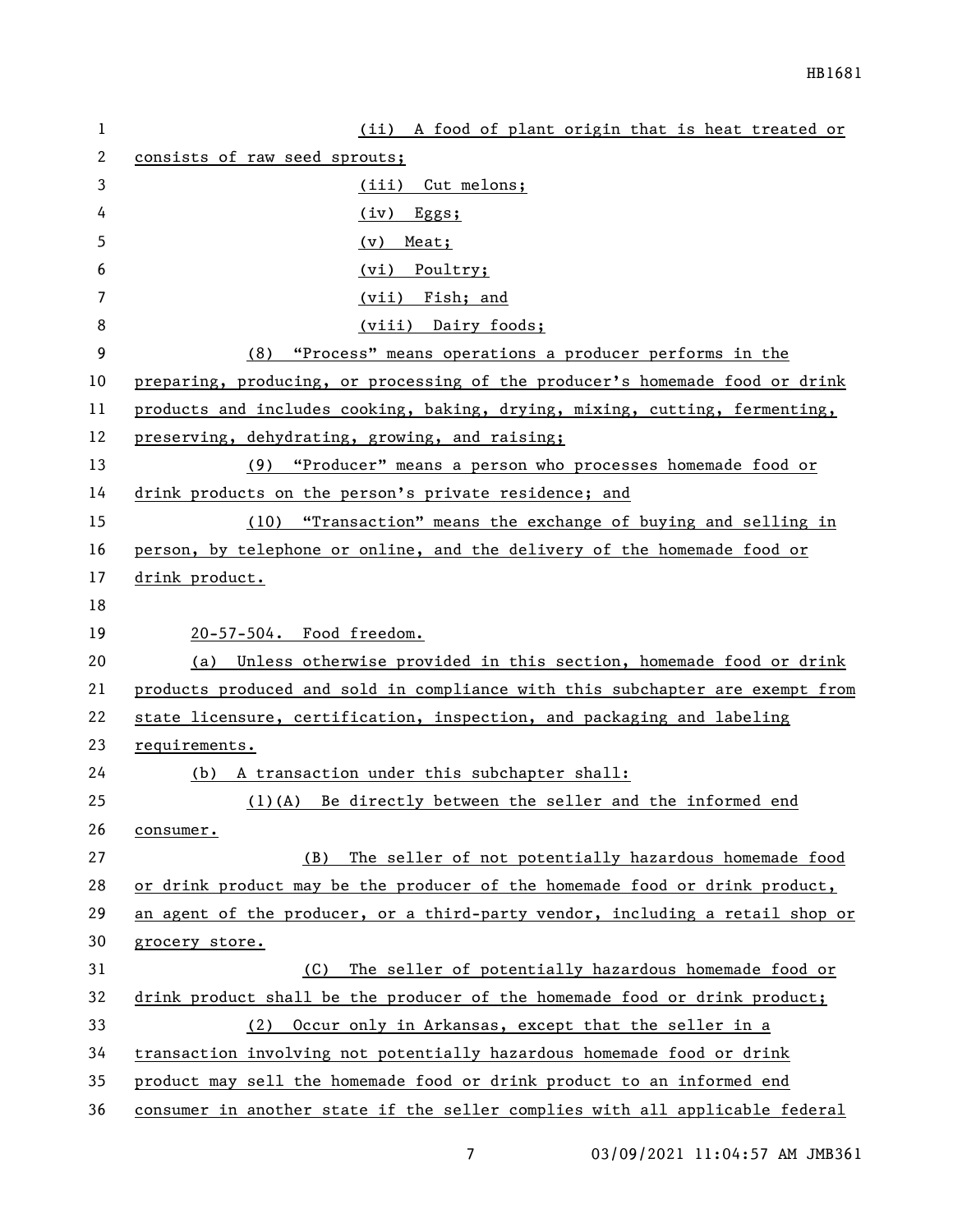| $\mathbf 1$    | laws;                                                                       |
|----------------|-----------------------------------------------------------------------------|
| 2              | Not involve the sale of meat products, with the following<br>(3)            |
| 3              | exceptions:                                                                 |
| 4              | The sale of poultry and poultry products in accordance<br>(A)               |
| 5              | with the one thousand (1,000) poultry exemption under 9 C.F.R. § 381.10(c), |
| 6              | as it existed on January 1, 2021;                                           |
| $\overline{7}$ | The sale of live animals;<br>(B)                                            |
| 8              | The sale of portions of live animals before slaughter<br>(C)                |
| 9              | for future delivery through an animal share;                                |
| 10             | The sale of domestic rabbit meat; and<br>(D)                                |
| 11             | The sale of farm-raised fish if:<br>(E)                                     |
| 12             | The fish is raised in accordance with state and<br>(i)                      |
| 13             | federal laws; and                                                           |
| 14             | The fish is not catfish;<br>(ii)                                            |
| 15             | (4) For not potentially hazardous homemade food and drink                   |
| 16             | products, be delivered by the producer, agent of the producer, third-party  |
| 17             | seller, or third-party carrier to the informed end consumer;                |
| 18             | For potentially hazardous homemade food and drink products,<br>(5)          |
| 19             | be delivered by the producer to the informed end consumer in person; and    |
| 20             | Satisfy the disclosure requirements in § 20-57-505.<br>(6)                  |
| 21             |                                                                             |
| 22             | 20-57-505. Disclosures.                                                     |
| 23             | The following information shall be provided to the informed end<br>(a)      |
| 24             | consumer as described in subsection (b) of this section:                    |
| 25             | (1) The name, address, and telephone number of the producer of              |
| 26             | the homemade food or drink product, or an identification number provided by |
| 27             | the Department of Agriculture if requested by the producer to protect the   |
| 28             | producer's safety;                                                          |
| 29             | The common or usual number of the homemade food or drink<br>(2)             |
| 30             | product;                                                                    |
| 31             | The ingredients of the homemade food or drink product in<br>(3)             |
| 32             | descending order of predominance; and                                       |
| 33             | The following statement: "This product was produced in a<br>(4)             |
| 34             | private residence that is exempt from state licensing and inspection. This  |
| 35             | product may contain allergens."                                             |
| 36             | The information required under subsection (a) of this section<br>(b)        |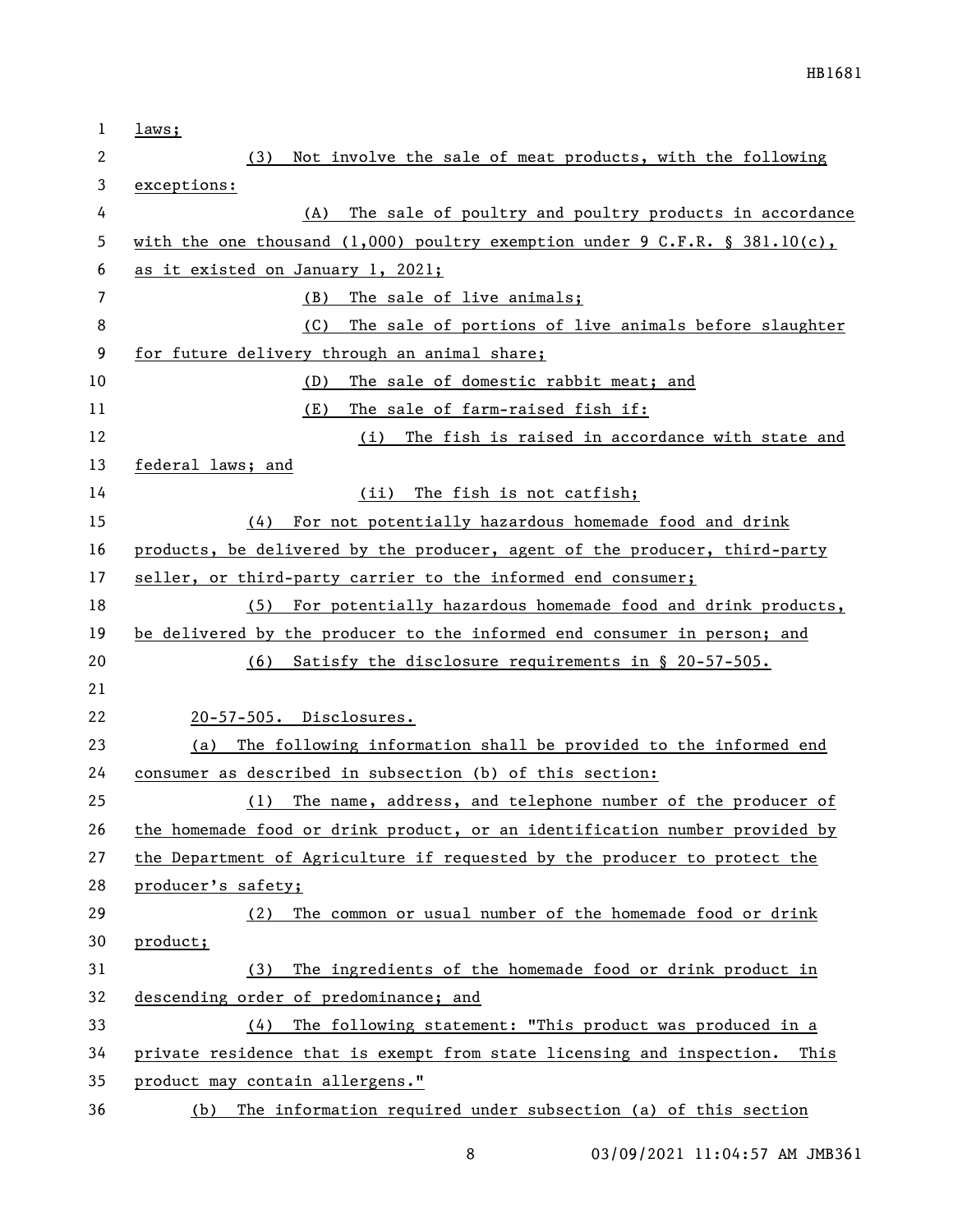| 1  | shall be provided on:                                                         |
|----|-------------------------------------------------------------------------------|
| 2  | (1) A label affixed to the:                                                   |
| 3  | Package if the homemade food or drink product is<br>(A)                       |
| 4  | packaged; or                                                                  |
| 5  | Container if the homemade food or drink product is<br>(B)                     |
| 6  | offered for sale from a bulk container;                                       |
| 7  | (2) A placard displayed at the point of sale if the homemade                  |
| 8  | food or drink product is not packaged or offered for sale from a bulk         |
| 9  | container; or                                                                 |
| 10 | The website on which the homemade food or drink product is<br>(3)             |
| 11 | offered for sale if the product is offered for sale online.                   |
| 12 |                                                                               |
| 13 | 20-57-506. Exemption - Location sold.                                         |
| 14 | (a) Except as provided in this subchapter, a homemade food or drink           |
| 15 | product shall not be sold or used in any food service establishment.          |
| 16 | (b) A homemade food or drink product may be sold:                             |
| 17 | (1) From a retail space located at the ranch, farm, home, or                  |
| 18 | office where the homemade food or drink product is produced; or               |
| 19 | (2) At a retail location of a third-party seller of not                       |
| 20 | potentially hazardous homemade food or drink product.                         |
| 21 | (c) A seller who is operating in a retail space or location that also         |
| 22 | sells food and drink made in a licensed food service establishment shall keep |
| 23 | homemade food or drink products separate from the items prepared or processed |
| 24 | in the licensed food service establishment.                                   |
| 25 |                                                                               |
| 26 | 20-57-507. Applicability - Preemption.                                        |
| 27 | This subchapter does not:<br>(a)                                              |
| 28 | (1) Impede the Department of Health in any investigation of                   |
| 29 | food-borne illness;                                                           |
| 30 | Change the requirements for brand inspection or animal<br>(2)                 |
| 31 | health inspections;                                                           |
| 32 | (3) Preclude an agency from providing assistance, consultation,               |
| 33 | or inspection, at the request of the producer;                                |
| 34 | (4) Preclude the production or sale of food items otherwise                   |
| 35 | allowed by law, including without limitation incidental sales of milk that    |
| 36 | has not been pasteurized under § 20-59-248;                                   |